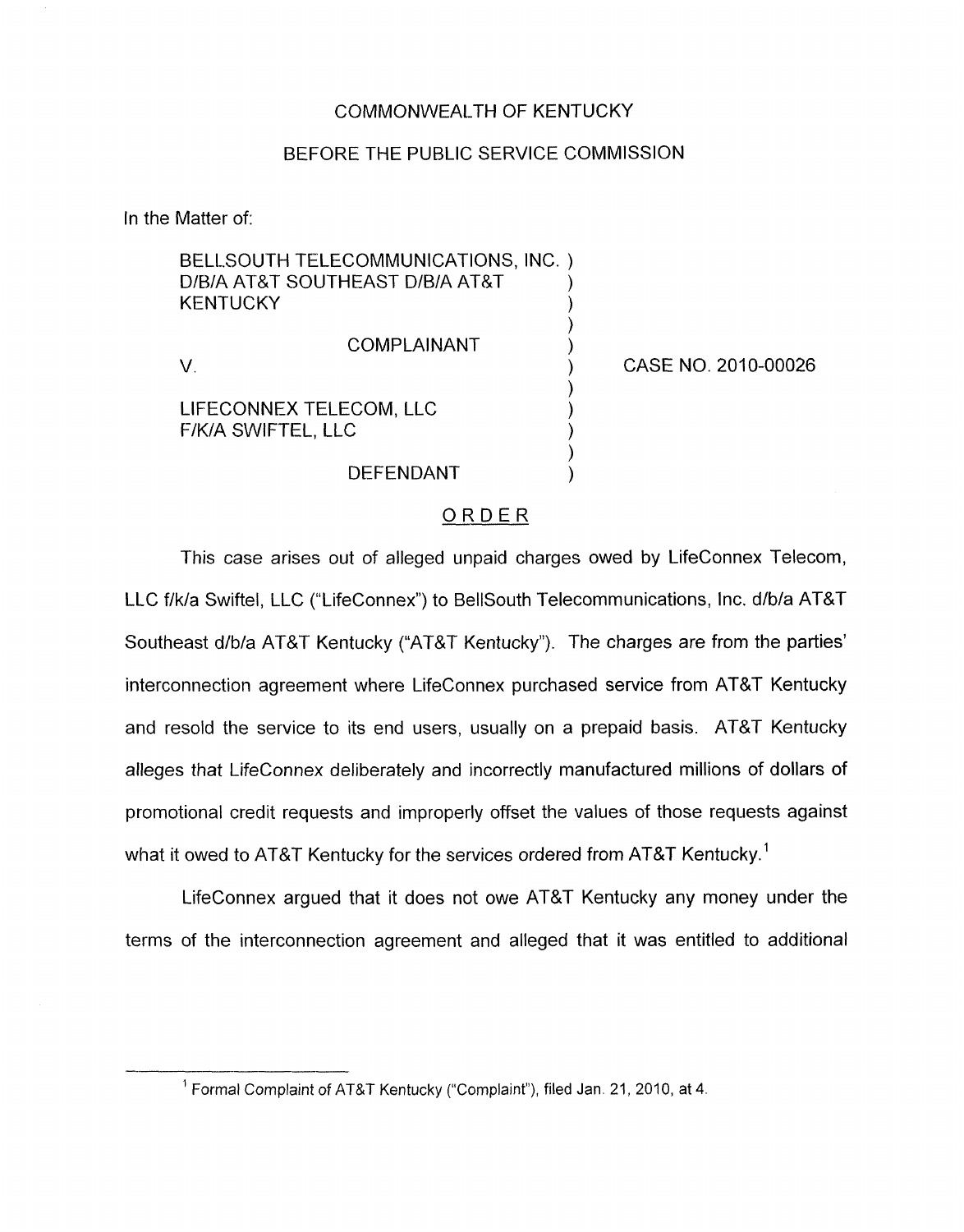credits from AT&T Kentucky. However, LifeConnex is no longer providing service in Kentucky and has not replied to recent Commission Orders or notices.

In order to resolve this case, the Commission must resolve two issues: (1) Should the "cash-back" and line connection charge waiver ("LCCW') promotions be subject to the wholesale discount; and (2) Should the "word-of-mouth" promotion be made available for resale?

#### **BACKGROUND**

On January 21, 2010, AT&T Kentucky filed four formal complaints against four telecommunications providers. The four providers are: (1) LifeConnex; (2) BLC Management, Inc.  $d/b/a$  Angles Communications Solutions;<sup>2</sup> (3) dPi Teleconnect, LLC;<sup>3</sup> and (4) Budget Prepay, Inc. d/b/a Budget Phone ("Budget Phone").<sup>4</sup> AT&T Kentucky subsequently reached settlements with both Budget Phone and dPi Teleconnect, LLC, and AT&T Kentucky voluntarily withdrew the complaints against those two carriers.

AT&T Kentucky alleges that LifeConnex incorrectly calculated credits for three AT&T Kentucky promotions. First, AT&T Kentucky alleges that LifeConnex erroneously did not discount the value of a "cash-back" promotion by the wholesale discount rate.<sup>5</sup> Second, AT&T Kentucky alleges that LifeConnex erroneously asserted that customer

<sup>&</sup>lt;sup>2</sup> Case No. 2010-00023, *BellSouth Telecommunications, Inc. d/b/a AT&T Southeast d/b/a AT&T* Kentucky v. BLC Management, Inc. d/b/a Angles Communications Solutions, filed Jan. 21, 2010.

<sup>&</sup>lt;sup>3</sup> Case No. 2010-00029, *BellSouth Telecommunications, Inc. d/b/a AT&T Southeast d/b/a AT&T Kentucky v dPi Teleconnect, LLC* (Ky PSC May 3, *2012)* 

<sup>&</sup>lt;sup>4</sup> Case No. 2010-00025, *BellSouth Telecommunications, Inc. d/b/a AT&T Southeast d/b/a AT&T* Kentucky v. Budget Prepay, Inc. d/b/a Budget Phone (Ky. PSC Feb. 11, 2011).

Complaint at 5 *<sup>5</sup>*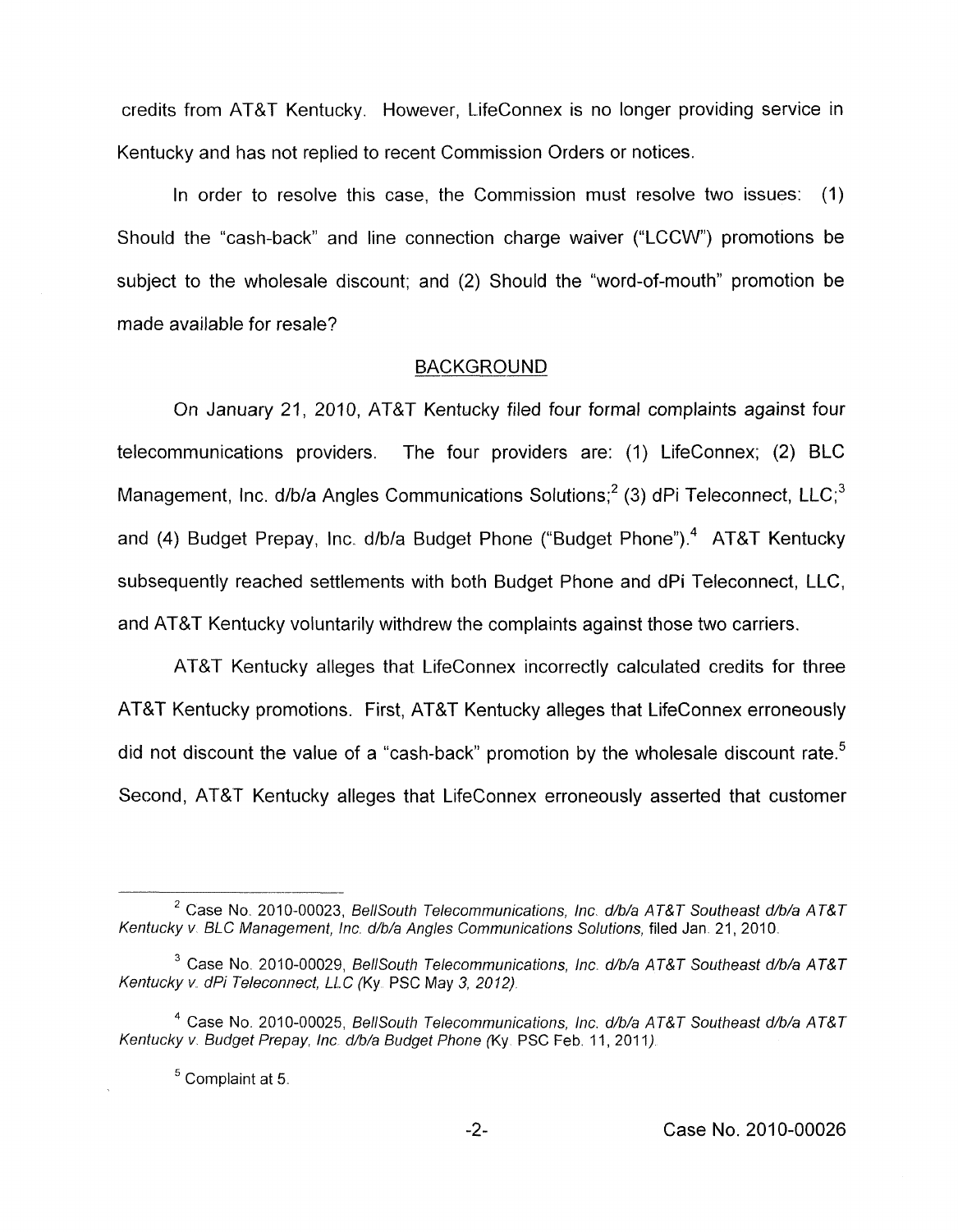referral marketing promotions are subject to resale.<sup>6</sup> Third, AT&T Kentucky alleges that LifeConnex incorrectly sought a credit based on the full retail amount of the LCCW instead of discounting it by the wholesale discount rate.<sup>7</sup>

LifeConnex, in its answer, argued that: (1) The cash-back promotion should not be discounted by the wholesale discount: $8(2)$  The customer referral marketing program should be available for resale; $<sup>9</sup>$  and (3) The LCCW promotion should not be discounted</sup> by the wholesale discount.<sup>10</sup>

LifeConnex and AT&T Kentucky agreed that the case should be placed in abeyance pending the outcome of the Commission's decision in Case No. 2009-  $0.0127<sup>11</sup>$  (which addressed whether promotions should be discounted by the wholesale discount) and litigation in several other states. The case was held in abeyance until July 2012, when it was removed from abeyance by motion of the parties.

Commission Staff scheduled a telephonic informal conference on July 31, 2012 to discuss establishing a procedural schedule. Counsel for AT&T Kentucky attended the conference; no representatives for LifeConnex called in or attended the conference. Commission Staff subsequently confirmed that notice of the conference had been properly sent to LifeConnex's listed contact.

*Id.* at *6-7* **<sup>6</sup>**

AT&T Kentucky's Response to LifeConnex Answer and Counterclaims ("Answer"), filed Apr. 9, **<sup>7</sup>** 2010, at 2-3.

<sup>&</sup>lt;sup>8</sup> LifeConnex's Answer and Counter-Claim, filed Feb. 25, 2010, at 4.

*Id.* at *5-6* **<sup>9</sup>**

<sup>10</sup> *Id.* at 6-7.

<sup>&</sup>lt;sup>11</sup> Case No. 2009-00127, dPi Teleconnect, L.L.C. v. BellSouth Telecommunications, Inc. d/b/a *A'P'&T Kentucky,* Dispute Over Interpretation of the Parties' Interconnection Agreement Regarding AT&P Kentucky's Failure to Extend Cash-Back Promotions to dPi (Ky. PSC Jan. 19, 2012).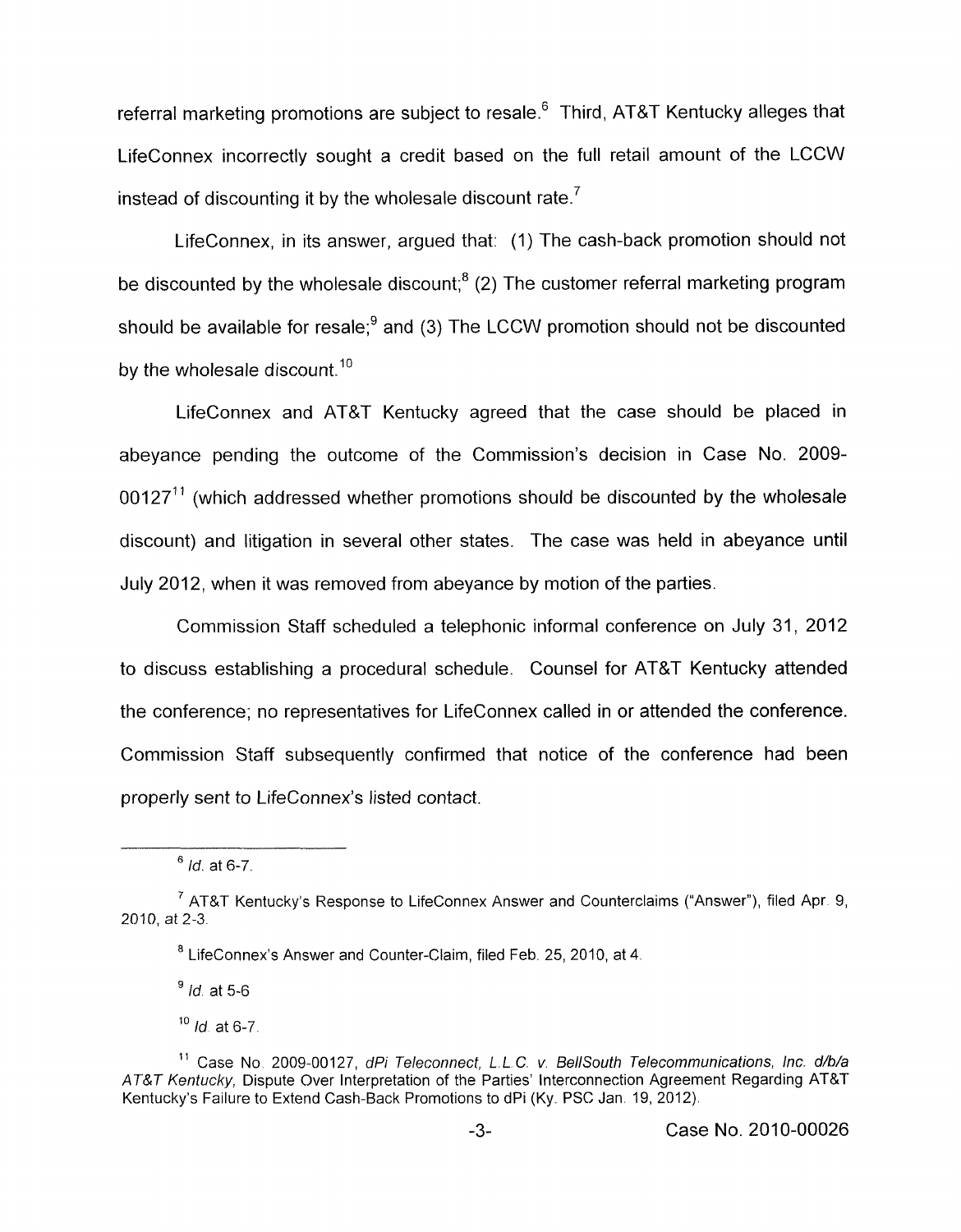On October 1, 2012, AT&T Kentucky filed with the Commission a motion for an Order finding that LifeConnex was liable for unpaid charges, dismissing counter-claims, and closing docket. On October 26, 2012, the Commission issued an Order directing LifeConnex to file a response, within 14 days of the date of the Order, to AT&T Kentucky's Motion. Responses were due no later than November 12, 2012-no responses or filings have been received as of the date of this Order.

### **DISCUSSION**

Under Federal Communication Commission ("FCC") regulations, if an incumbent, such as AT&T Kentucky, offers a promotion that lasts greater than 90 days, it must discount the wholesale price to a wholesale purchaser (such as LifeConnex) if the wholesale purchaser's customers would have qualified for the promotional discounts had they been AT&T Kentucky customers.<sup>12</sup> AT&T Kentucky does not dispute that the "cash-back" promotion and the  $LCCW^{13}$  should be made available for resale. AT&T Kentucky, however, argues that the "word-of-mouth" promotion should not be made available for resale.<sup>14</sup>

The dispute over the LCCW and the "cash-back promotion" is whether the wholesale discount should be applied to those promotions. The wholesale discount serves to set the rate that AT&T Kentucky charges a reseller for service. For example,

<sup>&#</sup>x27;\* 47 C.F R *5* 51.613

<sup>&</sup>lt;sup>13</sup> Under the LCCW, AT&T Kentucky waives a new customer's line connection charge if the customer ordered basic service in addition to purchasing two or more "Touchstar" features. If a LifeConnex customer would purchase similar features, then AT&T Kentucky would have to provide the LCCW to LifeConnex. The LCCW would appear as a credit on the bill that the carriers would pay to AT&T Kentucky for the purchase of wholesale services.

<sup>&</sup>lt;sup>14</sup> Answer at 6-7.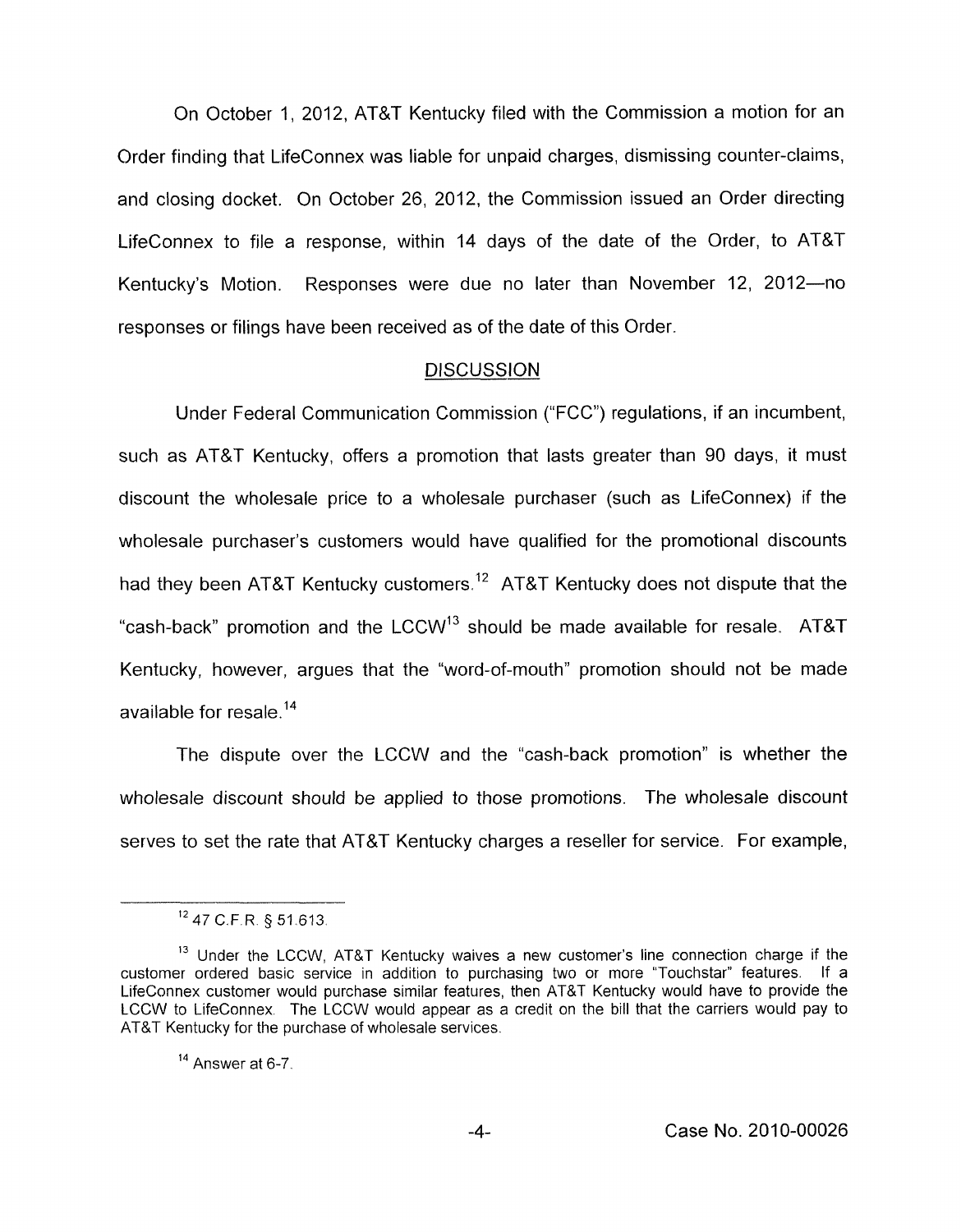if AT&T Kentucky charges its customers \$16.00 for retail service, it must sell the service to a reseller minus the wholesale discount of 16.79 percent which would equal \$13.31. In Case No. 2009-00127, the Commission determined that this discount applies to all promotions that are made available to resellers. Therefore, if a reseller qualifies for a \$50.00 promotion, it will actually receive \$41.60 of the promotion; the \$50.00 promotion minus the 16.79 percent discount. Because the Commission previously has determined that the wholesale discount applies to promotions, AT&T Kentucky prevails on the issue of whether or not the LCCW and "cash-back'' promotion should be discounted by the wholesale discount.

The remaining issue to be determined is whether or not AT&T Kentucky must make the "word-of-mouth" promotion available for resale. The "word-of-mouth" promotion functions as a reward to existing customers that convince friends and family members who are not currently AT&T Kentucky customers to purchase AT&T Kentucky services.<sup>15</sup> The existing customers that convince friends or family members to purchase AT&T Kentucky services then apply to AT&T Kentucky to receive cash or "near-cash" offerings (i.e., retail gift card).

AT&T Kentucky does not make the "word-of-mouth" promotion available for resale, arguing that it is not a "telecommunications service" and, therefore, not subject to be made available for resale.<sup>16</sup> 47 U.S.C. § 153(46) defines "telecommunications services" as "the offering of telecommunications for a fee directly to the public, or to such classes of users as to be effectively available directly to the public  $\ldots$  *"* and 47

 $15$  *Id.* 

<sup>&</sup>lt;sup>16</sup> Complaint at 7.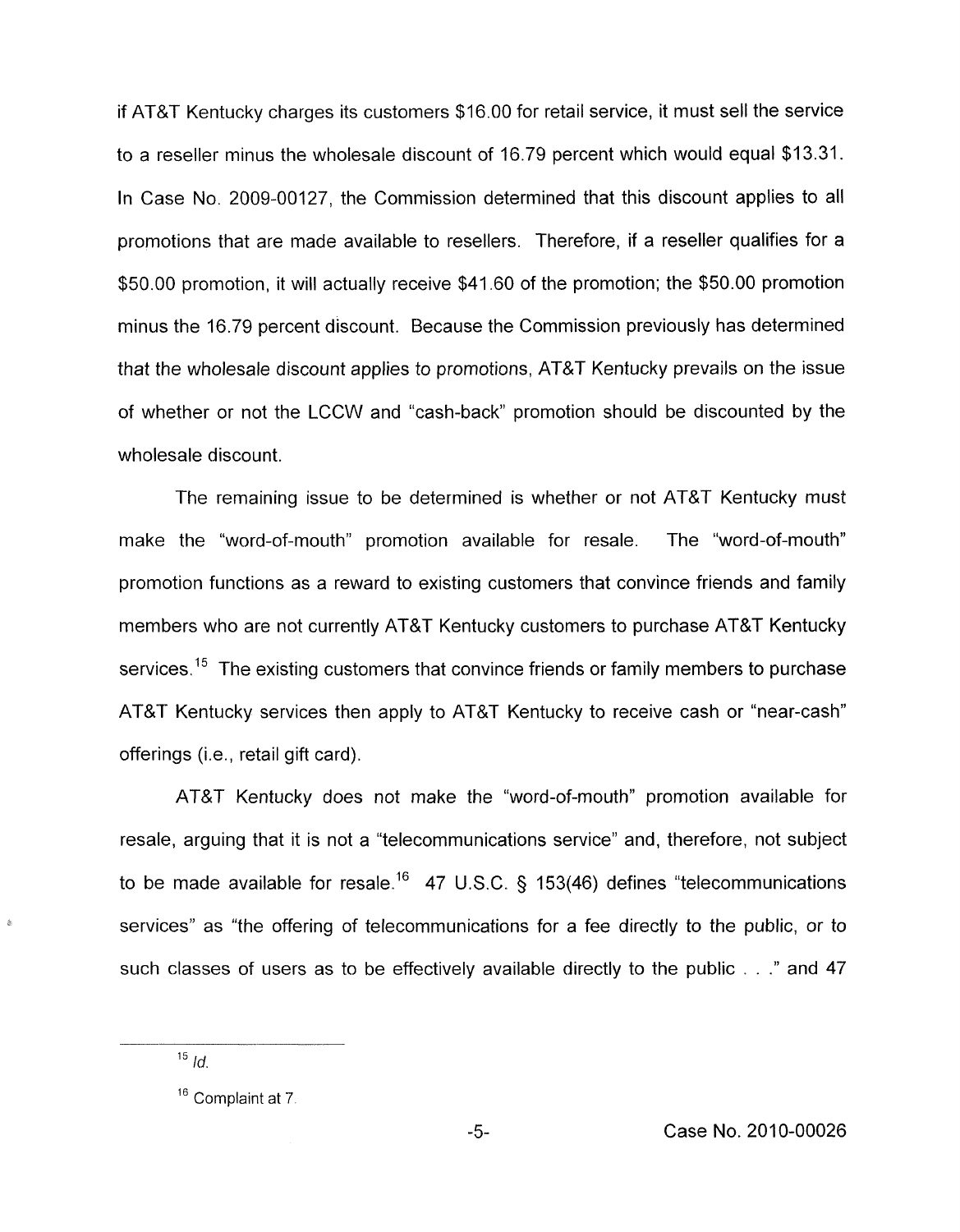U.S.C. 5 153(43) defines "telecommunications" as the "transmission between or among points specified by the user, of information of the user's choosing without change in the form or content of the information as sent and received."

47 C.F.R. § 51.605(a) provides, in relevant part that:

An incumbent LEC shall offer to any requesting telecommunications carrier any telecommunications service that the incumbent LEC offers on a retail basis to subscribers that are not telecommunications carriers for resale at wholesale rates . . . ,

The "word-of-mouth" promotion, unlike the LCCW and "cash-back" promotions, does not require the recipient of the promotion to subscribe to or purchase any particular services to receive a promotion. It appears to the Commission that there is no correlation between the referral program and services purchased from AT&T Kentucky by the recipient of the promotion; those services may remain unchanged regardless of the number of successful referrals. The benefit received is directly tied to telecommunications services purchased by other customers. In this scenario, the recipient of the benefit is essentially performing as a marketer for AT&T Kentucky and that expense to AT&T Kentucky does not result in a net decrease in the price to the new purchaser of AT&T Kentucky's services. Based on the above, the Commission finds that the "word-of-mouth" promotion does not need to be made available for resale because it does not qualify as a "telecommunications service" as defined in 47 U.S.C. § 153(46).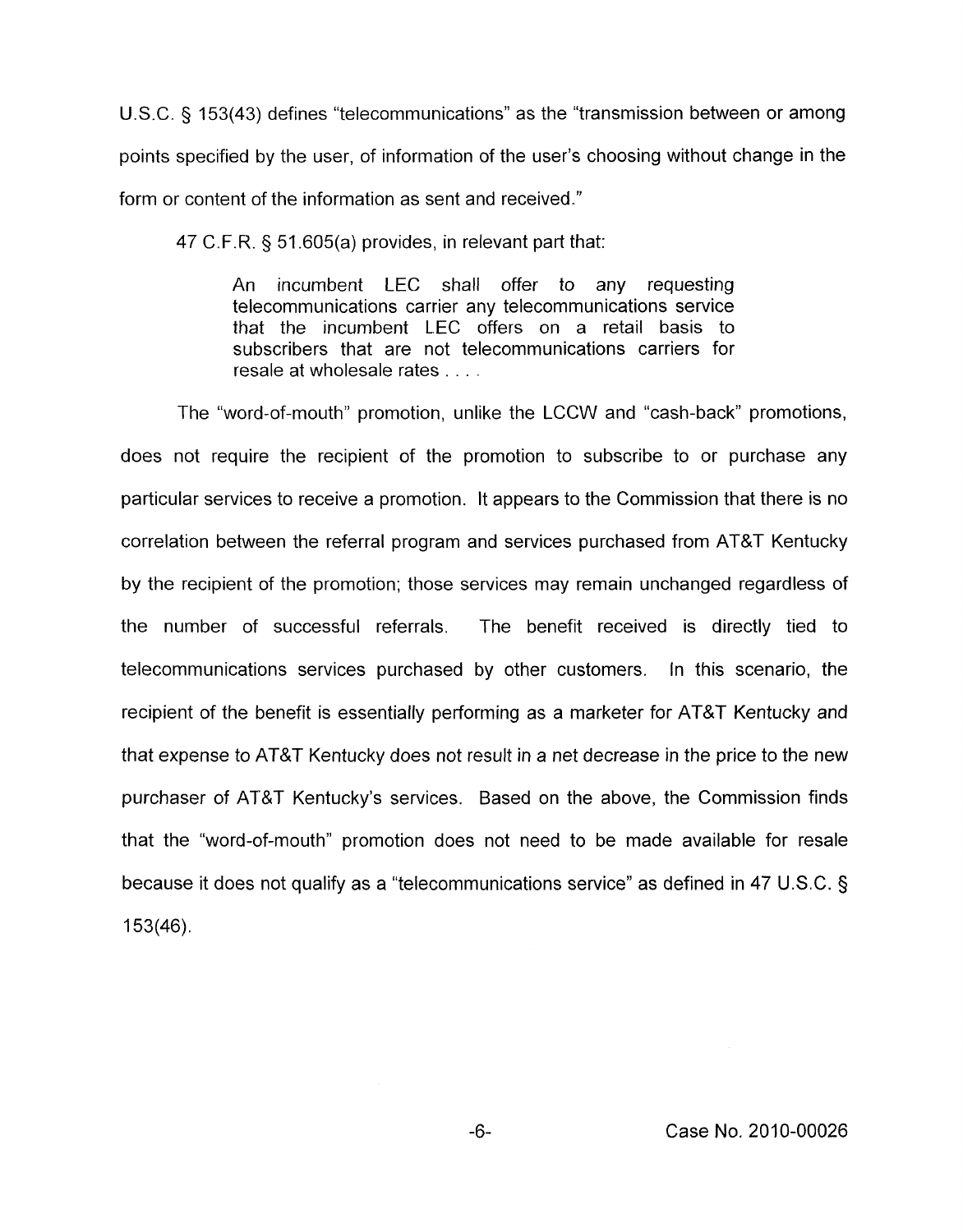### **CONCLUSION**

The Commission finds that on the issue of "cash-back" and LCCW promotions that AT&T Kentucky correctly discounted the amount of the promotion by the wholesale discount rate. The Commission also finds that on the issue of "word of mouth" promotions that AT&T has correctly restricted this promotion and not made it available for resale. LifeConnex shall be liable for all unpaid balances to AT&T based on these decisions.

Based on the foregoing, IT IS THEREFORE ORDERED that:

1. The LCCW and "cash-back" promotions should be discounted by the wholesale discount.

2. The "word-of-mouth" promotion is not a telecommunications service that needs to be made available for resale.

*3.* LifeConnex is liable to AT&T Kentucky for the undisputed balances that it withheld from AT&T Kentucky as well as the wrongfully withheld charges associated with the LCCW, "word-of-mouth," and "cash-back" promotions.

**4.** LifeConnex's counterclaim is dismissed.

5. This is a final and appealable Order.

By the Commission

M **ENTERED** FEB 19 2013 ICKY PUBLIC COMMISSION

 $ATT$ Execlu Director *c* 

Case No. 2010-00026